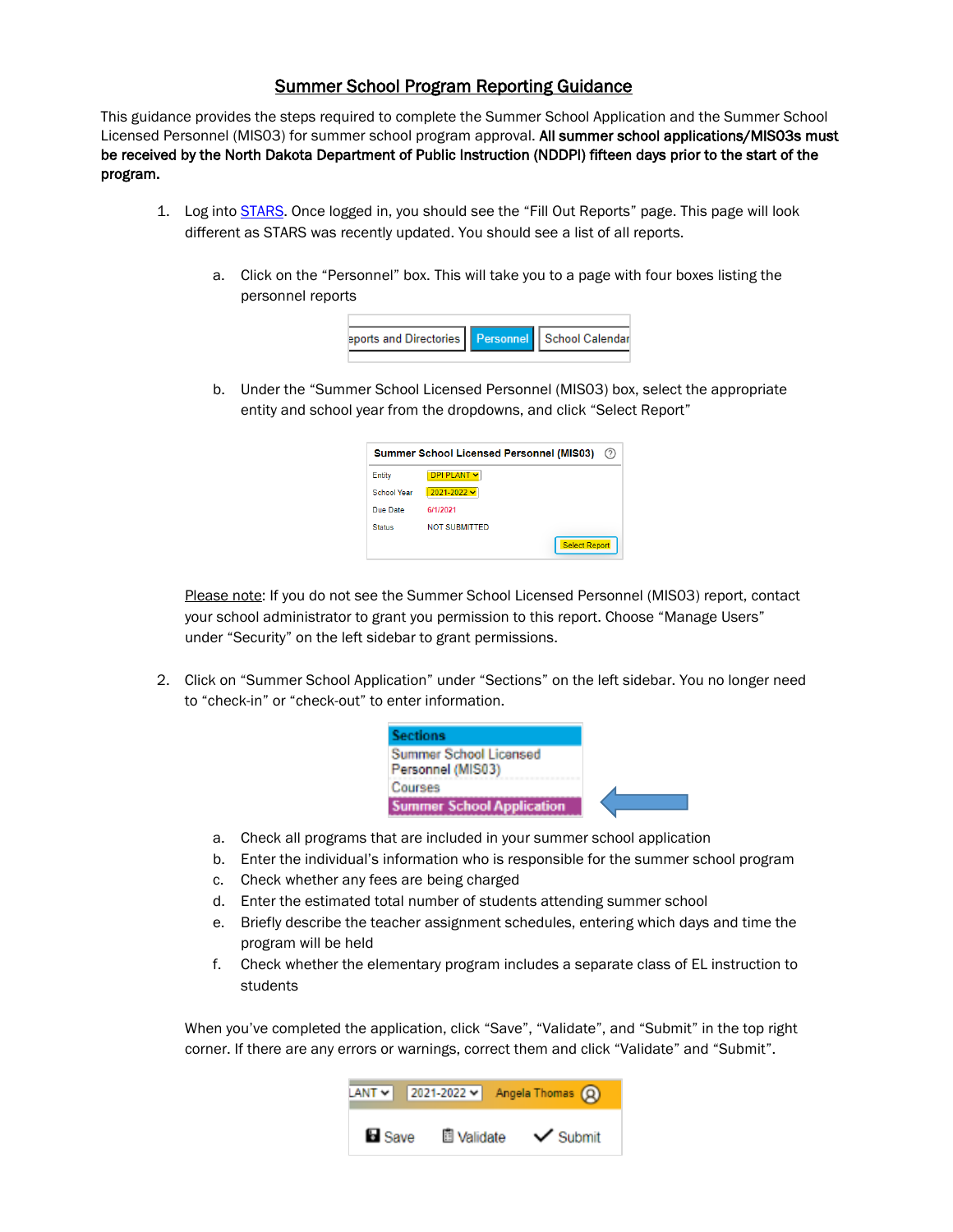3. Next, click on "Summer School Licensed Personnel (MIS03) under "Sections" on the left sidebar.



a. To add licensed personnel, click "Add ND PK-12 Licensed Personnel"



- b. You do not need to "check-in" or "check-out" to enter information
- c. Enter your summer school personnel by license number

н

- i. You're able to roll over summer school personnel
	- 1. Click on "Import/Rollover" under "Tools & Links" on the left sidebar
	- 2. Select the licensed personnel you would like to rollover

| 2022                                        | Import/Rollover                                                                     |                |  |
|---------------------------------------------|-------------------------------------------------------------------------------------|----------------|--|
| Due Date: 6/1/2021                          | Rollover from Last Year   Import from                                               |                |  |
| <b>Status: NOT SUBMITTED</b>                | Licensed personnel records can be rolle<br>side of the page.                        |                |  |
| <b>Sections</b>                             |                                                                                     |                |  |
| Summer School Licensed<br>Personnel (MIS03) | Licensed personnel records are uniquel<br>that already exist for the current school |                |  |
| Courses                                     |                                                                                     |                |  |
| <b>Summer School Application</b>            | ю                                                                                   | <b>Last Na</b> |  |
| <b>Tools &amp; Links</b>                    | ø                                                                                   | <b>JOHNS</b>   |  |
| <b>Import/Rollover</b>                      |                                                                                     |                |  |
| Export                                      |                                                                                     |                |  |
| <b>Course Code Descriptions</b>             |                                                                                     |                |  |

3. After selecting the records to roll over, click the "Rollover" button under "Functions" on the left sidebar



- 4. To get back to the MIS03 page, click on "Summer School Licensed Personnel (MIS03)" above "Import/Rollover" at the top of the page
- ii. Enter all required personnel information